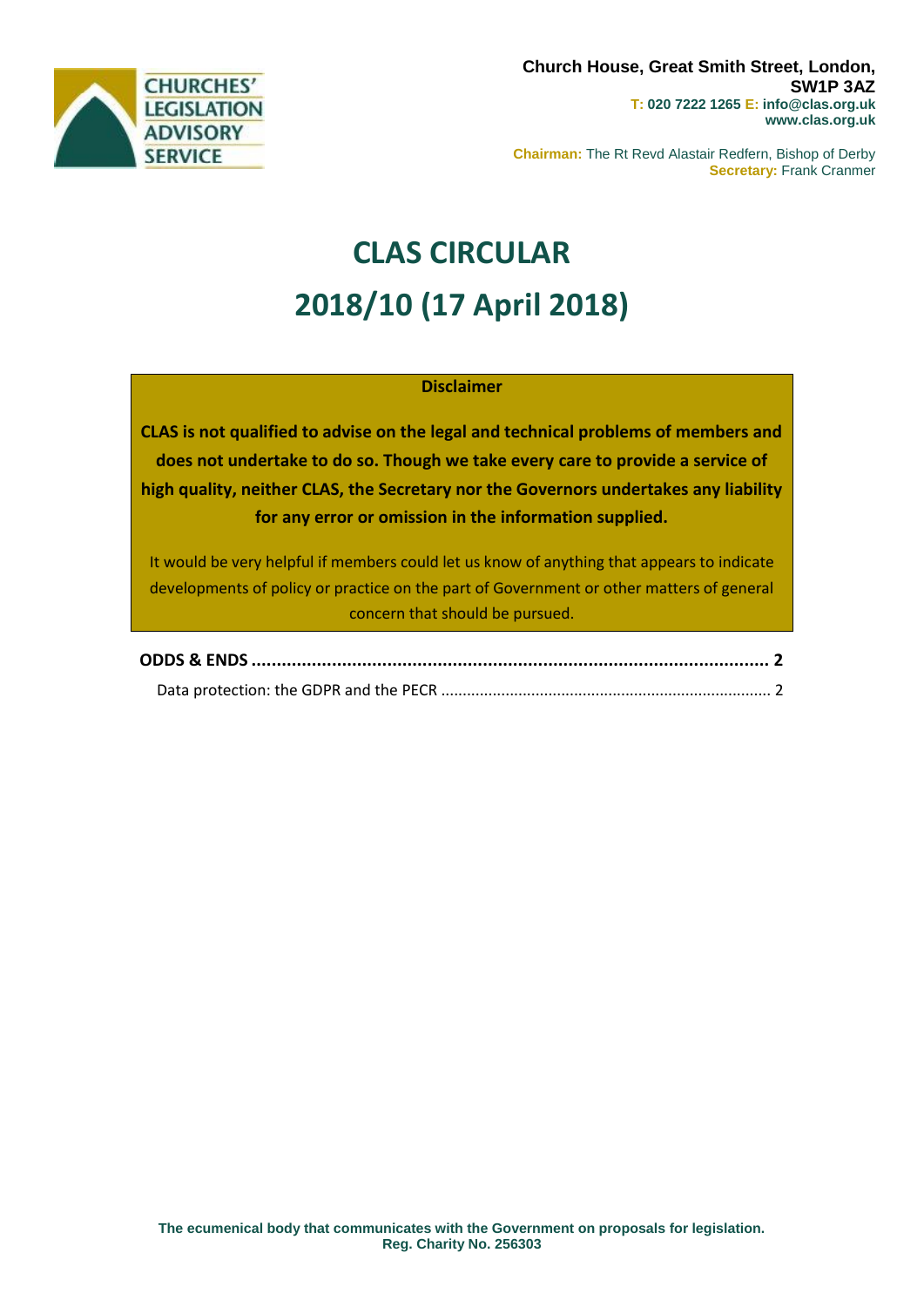## <span id="page-1-0"></span>**ODDS & ENDS**

<span id="page-1-1"></span>**Data protection: the GDPR and the PECR**

**For information and possibly for action**

As members are well aware, the General Data Protection Regulation (GDPR) comes into operation from 25 May 2018 and several Churches have already issued guidance to their member congregations on what they should be doing to plan for it. There are two basic possibilities: that the data subjects give their active and unambiguous consent to their data being processed or that the organisation in question has a ["legitimate interest"](https://ico.org.uk/for-organisations/guide-to-the-general-data-protection-regulation-gdpr/lawful-basis-for-processing/legitimate-interests/) in holding the data.

### *Data protection and "legitimate interest"*

The Information Commissioner's Office (ICO) advises that, though "legitimate interest" is the most flexible lawful basis for processing, you cannot assume that it will always be the most appropriate. It is likely to be so where you use people's data "in ways they would reasonably expect, and which have a minimal privacy impact, or where there is a compelling justification for the processing"; however, if you choose to rely on legitimate interests, *you are taking on extra responsibility for considering and protecting people's rights and interests*.

There is a three-part test for "legitimate interest". You need to:

- identify a legitimate interest;
- show that the processing is necessary to achieve it; and
- balance it against the individual's interests, rights and freedoms.

The legitimate interests can be your own interests or the interests of third parties. They can include commercial interests, individual interests or broader societal benefits. However, *the processing must be necessary*. If you can reasonably achieve the same result in another less intrusive way, legitimate interests will not apply. You must balance your interests against the individual's: if they would not reasonably expect the processing, or if it would cause unjustified harm, their interests are likely to override your legitimate interest.

Finally, if you are relying on it, you should keep a record of your legitimate interests assessment (LIA) to help you demonstrate compliance, if required, and you must include details of your legitimate interests in your privacy information.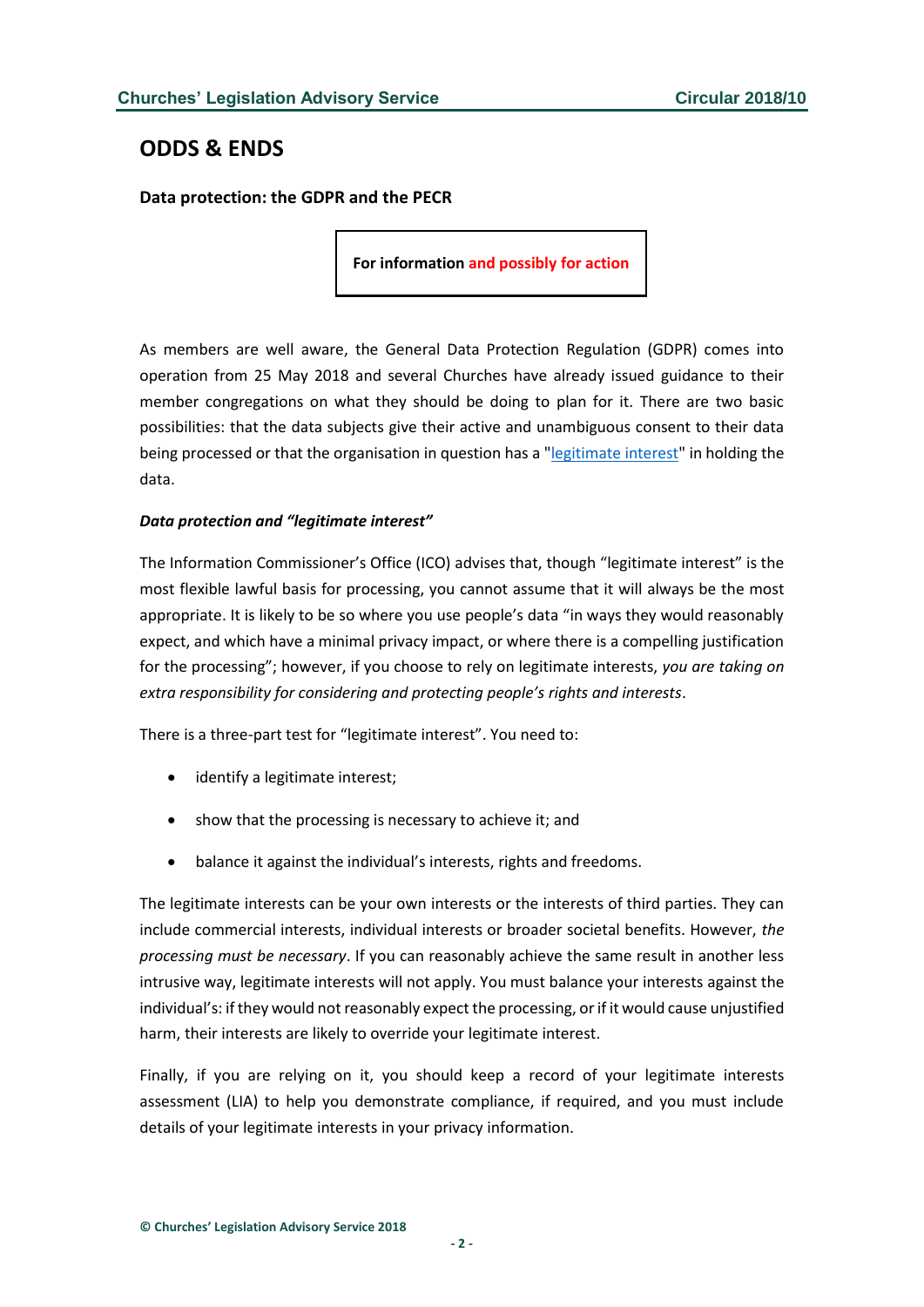Furthermore, *active consent means exactly what it says*[: Recital 23](https://gdpr-info.eu/recitals/no-32/) of the GDPR states that:

"Consent should be given by a clear affirmative act establishing a freely given, specific, informed and unambiguous indication of the data subject's agreement to the processing of personal data relating to him or her … Silence, pre-ticked boxes or inactivity should … not constitute consent."

Getting the consent of the data subjects is probably the simpler and more foolproof option – the ICO's Guidance on it is [here](https://ico.org.uk/for-organisations/guide-to-the-general-data-protection-regulation-gdpr/lawful-basis-for-processing/consent/) – because a plea of legitimate interest can be overridden by the adverse effect on the interests or fundamental rights and freedoms which require the data to be protected. On the other hand, from the point of view of the organisation, consent can also be seen as the least useful legal basis on which to hold information, given that the data subject can withdraw consent fairly easily.

Some member Churches are therefore operating on the basis that those who are in formal membership of a congregation – for example, members of a Church of England parish electoral roll – have given their implied or actual consent to their church's holding their information and that the church in question has a legitimate interest in holding that information – that the data is used "in ways they would reasonably expect and which have a minimal privacy impact, or where there is a compelling justification for the processing."

#### *The Privacy and Electronic Communications legislation*

However, the GDPR (along with the Data Protection Bill currently going through Parliament that will incorporate it into domestic law) is not the only legislation in play: there is also the Privacy and Electronic Communications Directive, as amended, which was transposed into UK law by the Privacy and Electronic Communications (EC Directive) Regulations 2003 (PECR). The ICO's guidance is [here.](https://ico.org.uk/for-organisations/guide-to-pecr/what-are-pecr/)

Under the PECR, you may make contact with members of the congregation for the purposes of marketing *in writing or in print* without any sort of prior consent. However, as soon as you attempt to do so by electronic means – even a one-line covering e-mail for a pdf newsletter, you attract the provisions of the PECR 2003. In order for it to send e-mails and texts for marketing purposes or (however unlikely) to use automated calls with a recorded message, *an organisation must have the recipient's consent* and, crucially, *there is no "legitimate interest" alternative justification*.

A new version of PECR is currently in gestation and it may well come into force after the UK leaves the EU. Nevertheless:

• Organisations are still bound by the existing 2003 Regulations, and